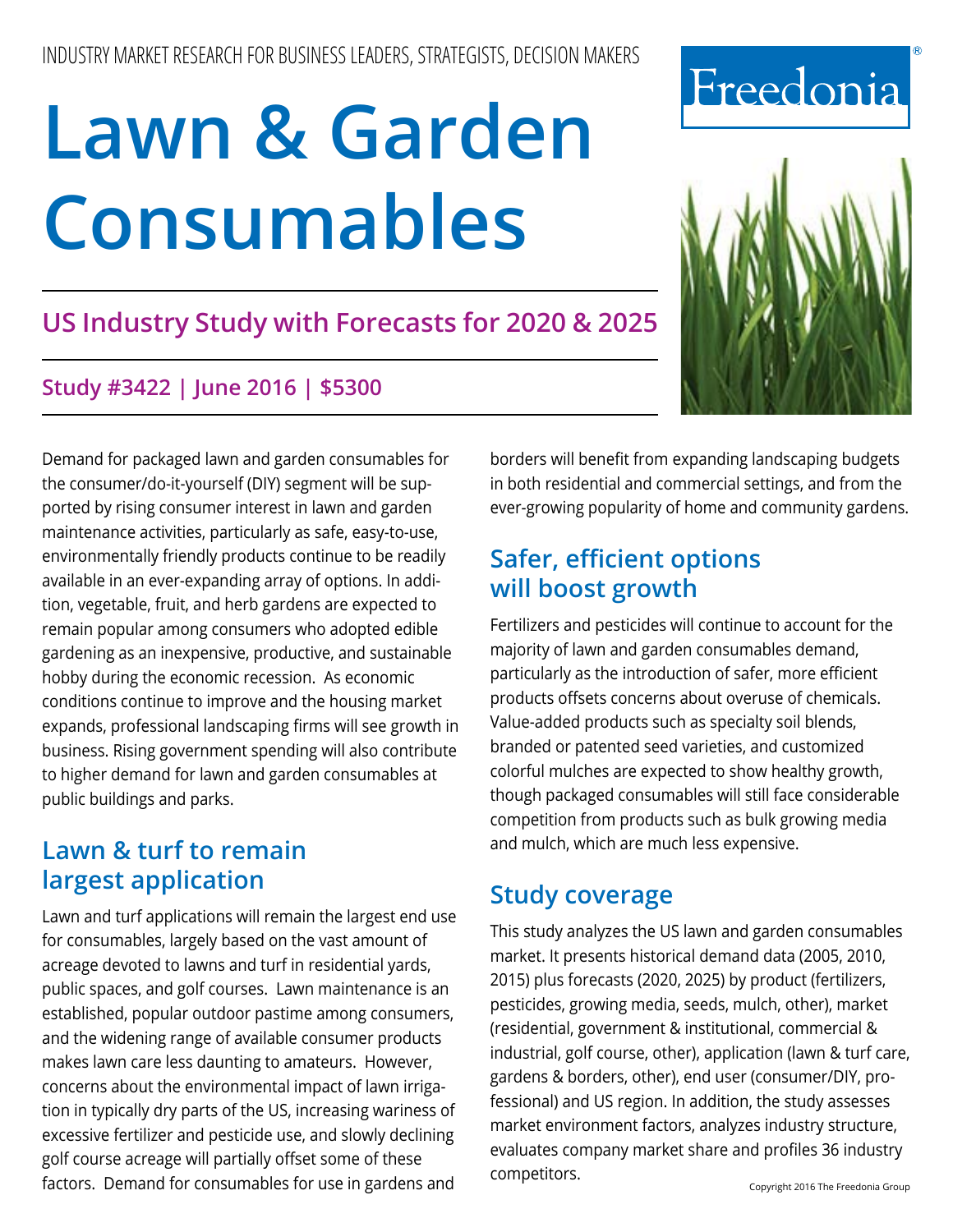# **[Lawn & Garden Consumables](http://www.freedoniagroup.com/DocumentDetails.aspx?ReferrerId=FM-Bro&studyid=3422)**

## **US Industry Study with forecasts for 2020 and 2025**

# **CONTENTS SUMMARY** Packaging

## **Executive Summary**

## **Market Environment**

## **Products**

Retail-Level Lawn & Garden Consumables Sales Fertilizers Fertilizer Media, Formulations, & Types Fertilizer Applications & Markets Organic Fertilizers Pesticides Pesticide Types Pesticide Applications Pesticide End Users Organic Pesticides Growing Media Packaged Soil Soil Amendments Seeds Grass & Turf Seeds Other Seeds Mulch Other Lawn & Garden Consumables

## **Markets, Applications, & End Users**

Markets Residential Golf Courses Government & Institutional Commercial & Industrial Other Markets Applications Lawn & Turf Care Gardens & Borders Other Applications End Users Consumer/DIY Professional

## **Regional Markets**

Regional Demographic & Economic Trends Regional Population Patterns Regional Economic Trends Regional Housing Trends Regional Lawn & Garden Consumables Demand Northeast Midwest South **West** 

## **Industry Structure**

Market Share Consumer Products Professional Products Industry Restructuring Competitive Strategies Brand Name Recognition Marketing

Product Line Expansion Product Focus Cooperative Agreements Distribution Channels Retail Distribution Professional Market Distribution

# **Company Profiles**

# **Tables & Charts**

## **Executive Summary**

1 Summary Table

## **Products**

- 1 Lawn & Garden Consumables Demand by Type & Formulation
- Cht Lawn & Garden Consumables Demand by Type, 2015
	- 2 Retail-Level Lawn & Garden Packaged Consumables Sales by Product
	- 3 Fertilizer Demand in Lawn & Garden Applications
	- 4 Fertilizer Demand in Lawn & Garden Applications by Media & Type
	- 5 Lawn & Garden Fertilizer Demand by Application & Market
	- 6 Organic Fertilizer Demand in Lawn & Garden Applications
	- 7 Pesticide Demand in Lawn & Garden Applications
	- 8 Herbicide Demand in Lawn & Garden Applications
	- 9 Insecticide Demand in Lawn & Garden Applications
- 10 Other Pesticide Demand in Lawn & Garden Applications
- 11 Lawn & Garden Pesticide Demand by Application
- 12 Lawn & Garden Pesticide Demand by End User
- 13 Organic Pesticide Demand in Lawn & Garden Applications
- 14 Growing Media Demand in Lawn & Garden Applications
- 15 Packaged Soil Demand in Lawn & Garden Applications by Type & Formulation
- 16 Packaged Soil Amendment Demand in Lawn & Garden Applications by Type
- 17 Seed Demand in Lawn & Garden Applications
- 18 Mulch Demand in Lawn & Garden Applications
- 19 Other Consumables Demand in Lawn & Garden Applications

## **Markets, Applications, & End Users**

1 Lawn & Garden Consumables Demand by Market Cht Lawn & Garden Consumables Demand by Market, 2015

2 Residential Market for Lawn & Garden Consumables by End User & Application

- 3 Residential Market for Lawn & Garden Consumables by Type
- 4 Golf Course Market for Lawn & Garden Consumables by Application & Area
- 5 Golf Course Market for Lawn & Garden Consumables by Type
- 6 Government & Institutional Market for Lawn & Garden Consumables
- 7 Commercial & Industrial Market for Lawn & Garden Consumables
- 8 Other Markets for Lawn & Garden Consumables
- 9 Lawn & Garden Consumables Demand by Application
- 10 Lawn & Turf Care Applications for Lawn & Garden Consumables
- 11 Garden & Border Applications for Lawn & Garden Consumables
- 12 Other Applications for Lawn & Garden Consumables
- 13 Lawn & Garden Consumables Demand by End User
- 14 Consumer/DIY Manufacturer-Level Market for Lawn & Garden Consumables
- 15 Consumer/DIY Lawn & Garden Consumables Retail Sales
- 16 Professional Market for Lawn & Garden Consumables
- 17 Lawn Care & Landscaping Service Firm Users of Lawn & Garden Consumables
- 18 Other Professional End Users of Lawn & Garden Consumables

## **Regional Markets**

- 1 Population by Region
- 2 Gross Domestic Product by Region
- 3 Regional Housing Indicators
- 4 Lawn & Garden Consumables Demand by Region
- 5 Northeast: Demand for Lawn & Garden Consumables
- 6 Midwest: Demand for Lawn & Garden Consumables
- 7 South: Demand for Lawn & Garden Consumables
- 8 West: Demand for Lawn & Garden Consumables

### **Industry Structure**

- 1 US Lawn & Garden Consumables Sales by Company, 2015
- Cht US Lawn & Garden Consumables Market Share, 2015
- Cht Consumer Lawn & Garden Consumables Market Share, 2015
- Cht Professional Lawn & Garden Consumables Market Share, 2015
- Cht Consumer/DIY Lawn & Garden Consumables Retail Sales by Distributor, 2015
	- 2 Selected Acquisitions & Divestitures

Study #3422 June 2016 \$5300

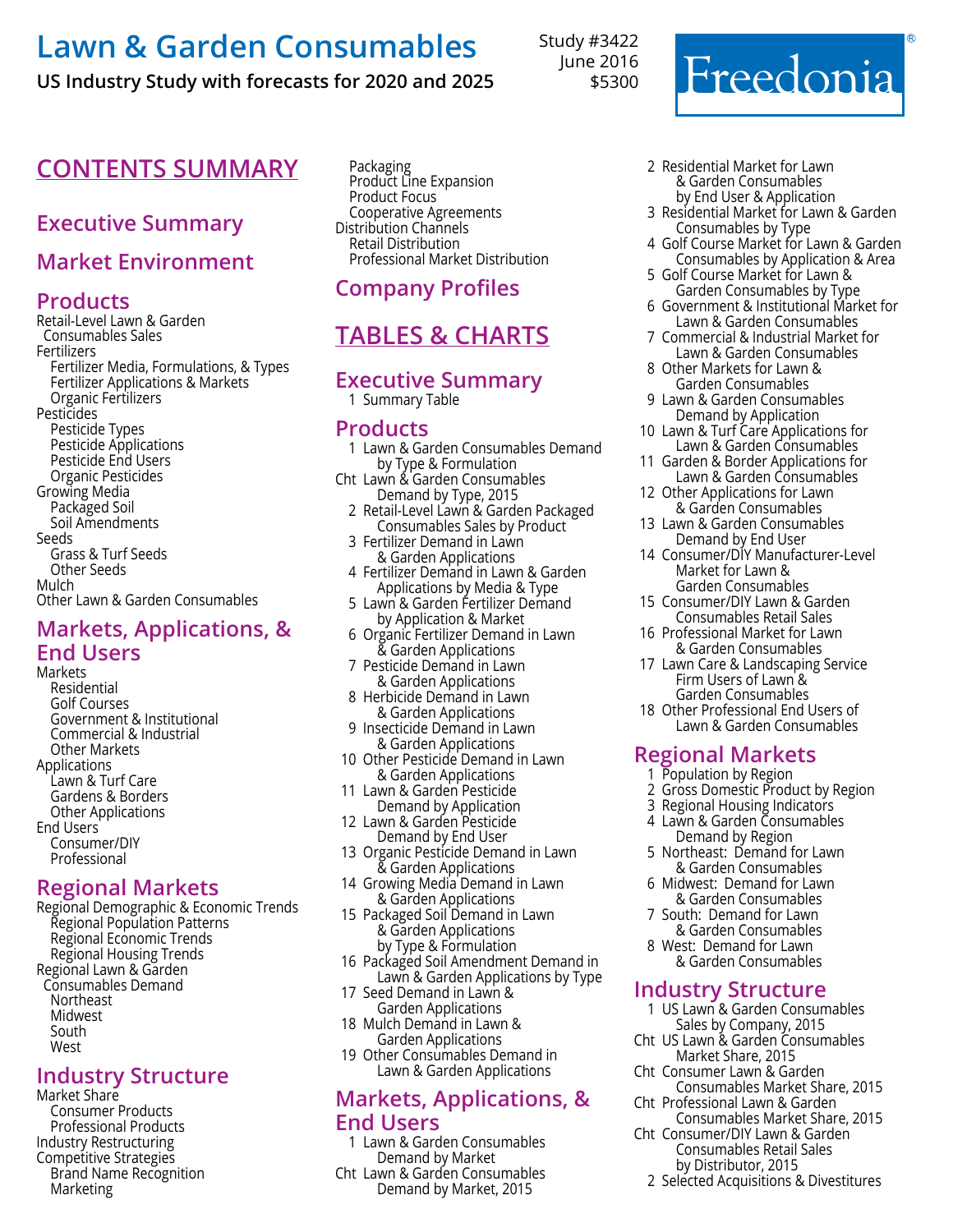# **[Lawn & Garden Consumables](http://www.freedoniagroup.com/DocumentDetails.aspx?ReferrerId=FM-Bro&studyid=3422)**

**US Industry Study with forecasts for 2020 and 2025**

Study #3422 June 2016 \$5300



#### **markets, applications, & end users**

#### **Residential**

The residential segment -- including both consumer and profe sional users -- accounted for 72 percent of the total lawn and gard consumables market in 2015. With nearly 40 million acres of law the US, more than half of residential spending is on lawn care, most notably on fertilizers and pesticides. Spending on other products considerable, but many of the other items are bulkier and less experient sive on a unit basis. While lawn and garden consumables demand benefit from increasing numbers of new housing completions, the advantages will be partially offset by the desire among some home ers to reduce lawn maintenance costs and water consumption via areas of maintained grass. As a result, opportunities for lawn and consumables will benefit from the installation and maintenance of beds, vegetable gardens, trees, and shrubs. Further promoting gro other residential lawn and garden consumables will be the trend to outdoor living spaces complete with kitchens and living and dining areas, as landscaped beds and gardens typically surround these qu

Demand for packaged lawn and garden consumables in the resisted

dential market is forecast to billion and perfect per annum to  $\mathbf{b}$  billion billion billion billion billion billion billion billion billion billion billion billion billion billion billion billion billion billion billio in 2020. Sustained growth i  $\sim$ opportunities for products for use in new lawns and gardens. discretionary incomes will a support growth in demand for products  $\mathbf{r}$  and  $\mathbf{r}$ used in existing lawns and  $g$  dens. Producers of lawn and gardens. Producers of lawn and gardens. Producers of lawn and gardens. The state of lawn and gardens. The state of lawn and gardens. The state of lawn and gardens consumables have been encouraging higher levels of consumables have been encouraging higher spending through branding and cross-merchandising between complementary complementary complementary complementary complementary complementary complementary complementary complementary complementary complementary complementary c products, improved packaging, and formulations to use. Among professional users who provide services to the residential market services to the residential market. demand for lawn and garder consumers is expected to be the from the to be neglected to be the to be neglected to be neglected to be neglected to be neglected to be neglected to be neglected to be neglected to be neglected



return of customers who reduced or eliminated the use of lawn care a landscaping services during the economic downturn. Also fueling

©2016 by MarketResearch.com, Inc. – All rights

# **This study can help you:**

- Determine your market & sales potential
- Learn more about industry competitors
- Assess new products & technologies
- Identify firms to merge with or acquire
- Complement your research & planning
- Gather data for presentations
- Confirm your own internal data
- Make better business decisions

| <b>TABLE III-7</b>                                                                                                                                                                                                                                                                                                                     |                             |
|----------------------------------------------------------------------------------------------------------------------------------------------------------------------------------------------------------------------------------------------------------------------------------------------------------------------------------------|-----------------------------|
| <b>PESTICIDE DEMAND IN LAWN &amp; GARDEN APPLICATIONS</b><br>(million dollars)                                                                                                                                                                                                                                                         |                             |
| Item                                                                                                                                                                                                                                                                                                                                   | 2005 2010 2015 2020 2025    |
| <b>Total Pesticide Sales</b><br>% lawn & garden<br>Lawn & Garden Pesticide Sales<br>By Type:<br>Herbicides<br><b>Insecticides</b><br>Other Pesticides<br>By Market:<br>Residential<br><b>Golf Courses</b><br>Government & Institutional<br>Commercial & Industrial<br>Other Markets<br>\$/lb<br>Lawn & Garden Pesticide Sales (mil lb) | <b>TRAIN</b>                |
|                                                                                                                                                                                                                                                                                                                                        | Source: The Freedonia Group |
| e.<br>ırket,<br>n the<br>and                                                                                                                                                                                                                                                                                                           |                             |



**For complete details on any study visit [www.freedoniagroup.com](http://www.freedoniagroup.com/)**